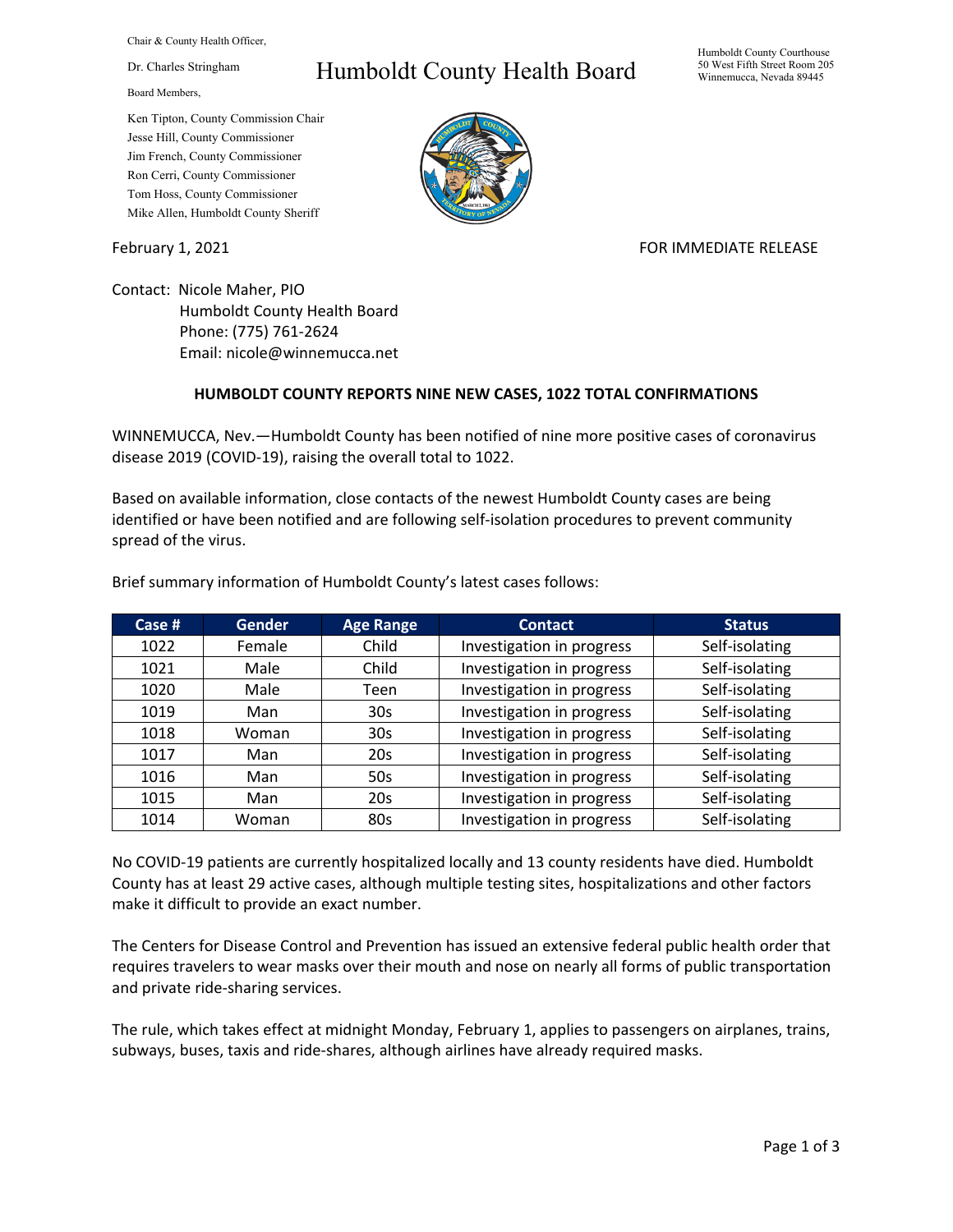The order exempts children under 2 years of age and people with a disability that makes it unsafe to wear a mask. Transportation operators will be allowed to require medical documentation.

The mandate also allows individuals to lower masks "while eating, drinking, or taking medication, for brief periods," and for communicating with a person who is hearing impaired.

Refusal to wear a mask will be considered a violation of federal law.

Humboldt County Health Officer said the mask mandate is a very proactive step toward curbing the spread of coronavirus across the United States.

"We know that consistent and universal use of masks will greatly help reduce the spread of COVID-19," he said.

The doctor said the mask mandate should also open up more travel options since more Americans will feel secure with more widespread protections.

"When we think about masks, we tend to think of restriction," said Dr. Stringham, "but it's actually just the opposite: as we consistently and universally don masks, our options open up because everyone experiences a greater level of protection."

To prevent the spread of COVID-19 in Humboldt County:

- Stay home to limit exposure, and wear a facial covering if going out in public is necessary.
- Maintain 6 feet of distance from other people at all times.
- Wash hands often with soap and water for at least 20 seconds. If soap and water are not available, use an alcohol-based hand sanitizer.
- Avoid visiting sick people or those who are self-isolating.
- Avoid touching eyes, nose, and mouth.
- Cover coughs and sneezes with a tissue, and throw the tissue in the trash.
- Clean and disinfect frequently touched objects and surfaces.
- Self-isolate if they have had a known exposure, or if they are awaiting COVID-19 test results.
- Stay informed. The COVID-19 situation is changing frequently. Up-to-date information is available on the Centers for Disease Control and Prevention (CDC) [website.](http://www.cdc.gov/coronavirus/2019-ncov/index.html)

COVID-19 testing locations in Humboldt County include:

- **Humboldt General Hospital Screening Clinic** Offers drive-thru screening for asymptomatic persons from 8 a.m. to 5 p.m. Monday through Friday (closed from noon to 1 p.m. for lunch), and byappointment screening with a provider for symptomatic persons from 8 a.m. to 5 p.m. Monday through Friday (closed from noon to 1 p.m. for lunch; call 775-623-5222, ext. 1379 to schedule an appointment). Located at 51 E. Haskell Street, across from Humboldt General Hospital.
- **Golden Valley Medical Center** Private clinic owned by Nevada Gold offers screening for asymptomatic and symptomatic persons. Call (775) 625-4653 for an appointment.
- **Ridley's Pharmacy** Offers in-vehicle, self-administered asymptomatic and symptomatic testing. Go [here](https://www.doineedacovid19test.com/Winnemucca_NV_1098.html) and follow the prompts to schedule an appointment.
- **HGH Emergency Department**  Those who experience severe COVID-like symptoms should go directly to the HGH Emergency Department, which is open 24 hours a day, or call 9-1-1 for